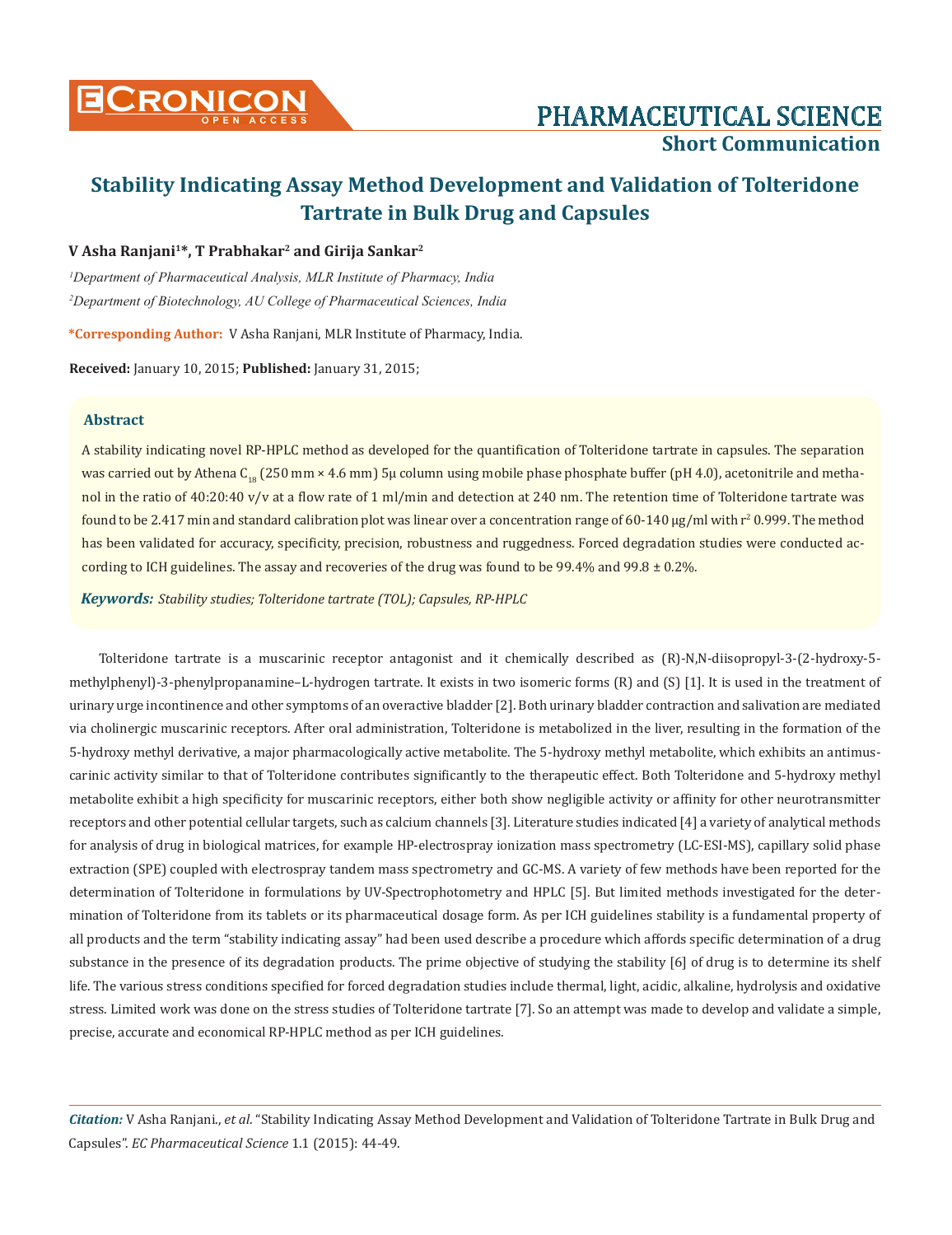45



*Figure 1: Chemical structure of Tolteridone tartrate.*

Tolteridone tartrate of pharmaceutical grade was supplied as gift sample by Aurobindo Pharma, Hyderabad. TOL capsules were procured from local market. Acetonitrile, methanol and ammonium di hydrogen orthophosphate of HPLC grade were purchased from S.D fine chemicals Hyderabad. Liquid chromatography used was Schimadzu LC-2010 equipped with autosampler and photo diode array detector [8]. The chromatographic analysis was performed using LC solution software on Athena C 18 column (250 mm × 4.6 mm) 5µ column. In addition, digital micro balance electrolab and pH meter were used in this study. A mixture of phosphate buffer (pH 4.0), acetonirile and methanol in the ratio of  $40:20:40$  v/v was used as mobile phase and filtered through a 0.45 µm membrane filter and degassed. Flow rate was maintained at 1.0 ml/min with the detection at 240 nm.

Standard stock solution of TOL (100 µg/ml) was prepared by dissolving 100 mg of TOL with the mobile phase in 100 ml flask and further dilution was done by transferring 5 ml of the solution in to 50 ml flask and make up the volume with mobile phase. Twenty five capsules of Urotel-X each containing 4 mg of TOL were weighed, empty the capsules and finely powdered. A quantity of powder equivalent to 100 mg of TOL [9] was transferred to 100 ml flask and make up the volume with mobile phase, which contain concentration of 100 µg/ml. Both the standard and stock solutions were filtered through 0.45µ membrane filter. An aliquot of 20 µl of both standard and stock solutions were injected separately and chromatograms were recorded up to 10 min. Standard stock solutions in the concentration range of 60, 80, 100, 120 and 140 mcg were prepared. Five series of standard solutions containing 0.6 to 1.4 ml of standard stock solutions and make up to 10 ml with the mobile phase. The solutions were injected using a 20 µl and chromatograms were recorded. Calibration curves [10] were constructed by plotting peak area versus concentration and regression equations were computed for the drug.

The method of analysis was validated as per the guidelines of ICH and USP for the parameters like specificity, accuracy, linearity, precision, limit of detection, limit of quantitation, robustness and ruggedness. Forced degradation studies of the bulk drug carried out under conditions of acid, alkali, thermal, oxidation and UV. For heat and light study period was 10 days where as for acid, base and oxidative degradation it was about 48 hrs. There is no significant degradation of the sample was obtained in the acid, alkali, thermal, oxidation and UV [11]. In method precision, a homogenous sample of a single batch was analyzed six times and was checked whether the method gave consistent results for a single batch. The sample TOL was analyzed six times of the same batch as per analytical procedure. The % relative standard deviation was calculated. The % RSD of the TOL for six determinations was found to be 0.63% which is within the acceptance criteria limit and it is concluded that the method is precise. The system precision was carried out to ensure that the analytical system was working properly. Standard solution was injected six times in to the system and chromatogram was recorded. The % RSD [12] was found to be 0.29%.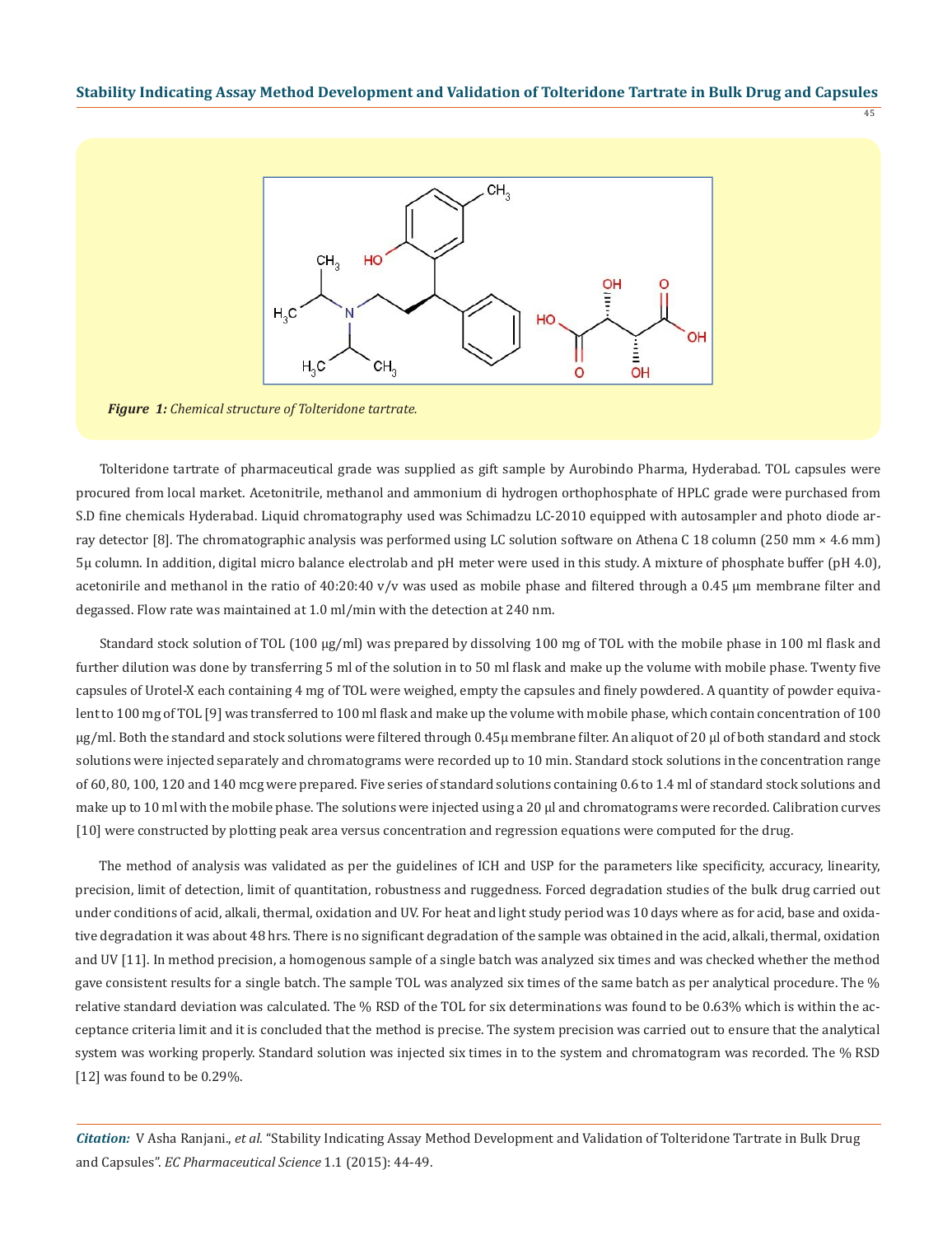



*Figure 2: A typical HPLC chromatogram of pure Tolteridone tartrate.*



*Figure 3: A typical HPLC chromatogram of Tolteridone tartrate in sample formulation.*

Accuracy was investigated by spiking the drug with the sample at three different concentration levels i.e 80, 100 and 120%. The recovery obtained was in the range of 99.8 to 100.2% demonstrating that the method proposed is highly accurate. Percent recoveries for the marketed products were found to be within the acceptable limits. The robustness of an analytical method is a measure of its capacity to remain unaffected by small but deliberate variations in method parameters. The standard solutions were injected in to the chromatogram at slight changes of flow and wavelength. The effectiveness of the deliberated changes was observed on retention time of peak [13]. The statistical data gives no significant variations in the above parameters indicating the method is robust. Ruggedness was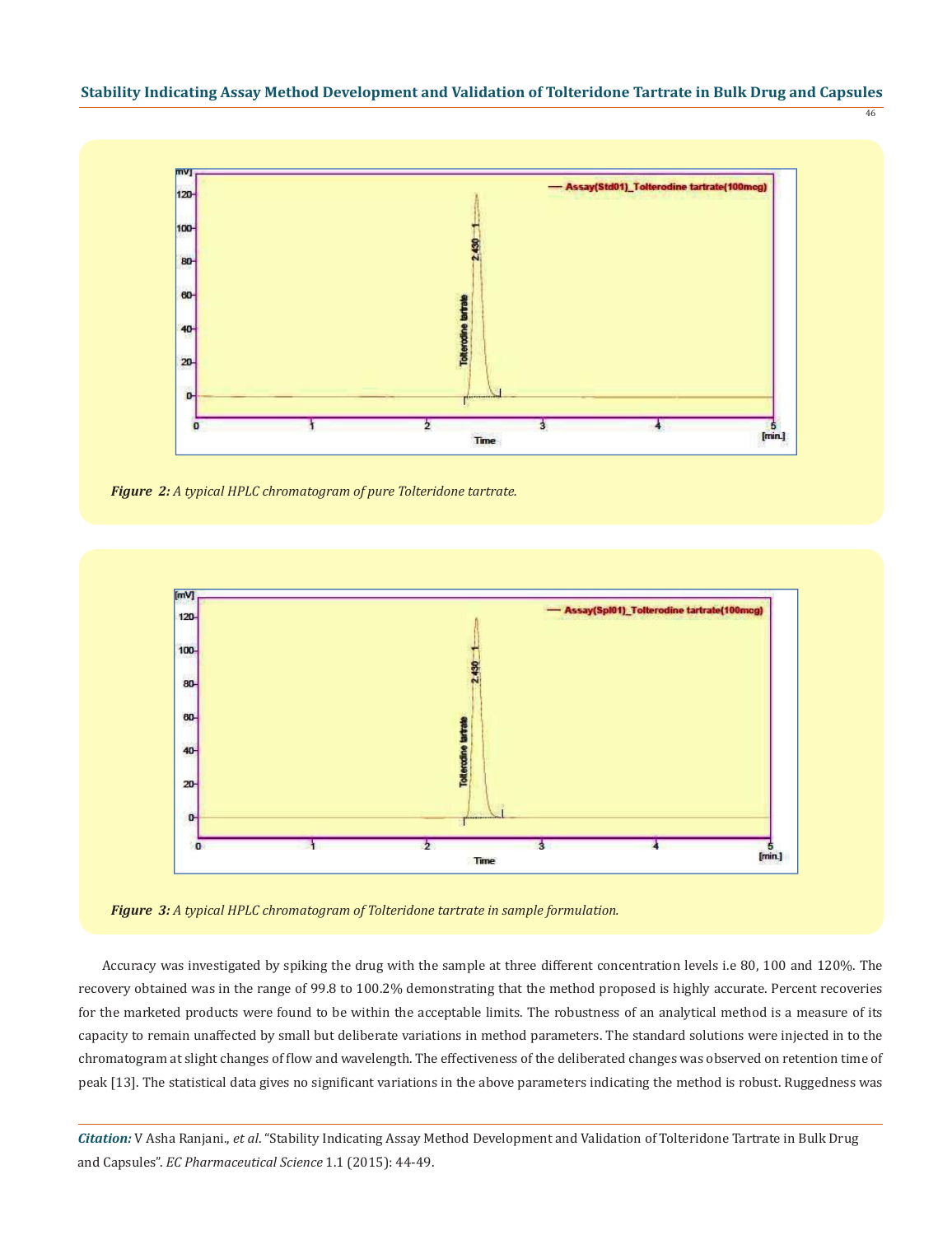47

performed by injecting same concentrations of standard and sample solutions, which were prepared and analyzed by different analyst. It is also expressed in terms of percentage recoveries of the drug. It was obtained as 98.5% and 99.2%, indicating that less variation of assay by two analysts. Range is the minimum and maximum concentration of sample at which the analytical procedure gives reproducible results. It can be determined by linearity, accuracy and precision studies [14]. The method was found acceptable across wide range of concentration 60-140 µg/ml. The limit of detection is the minimum concentration of the analyte that gives a measurable response; whereas limit of quantification is the minimum concentration that can be quantified accurately and precisely.



*Figure 4: Linearity of Tolteridone tartarate.*

#### **Conclusion**

In the proposed research study, stability of TOL was established based on tests utilizing ICH recommended stress conditions. Mild degradation was observed in acidic, alkali, thermal, light and oxidation conditions. Drug peak was well resolved from the peak of its degradation products as well as those of excipients in formulation. The validated method yielded good results of precision, linearity, accuracy and robustness. The proposed research study was found to be suitable and accurate for the method development and validation of TOL in pharmaceutical formulations. Statistical result and low % RSD values indicate that the method can be used for routine analysis of the drug.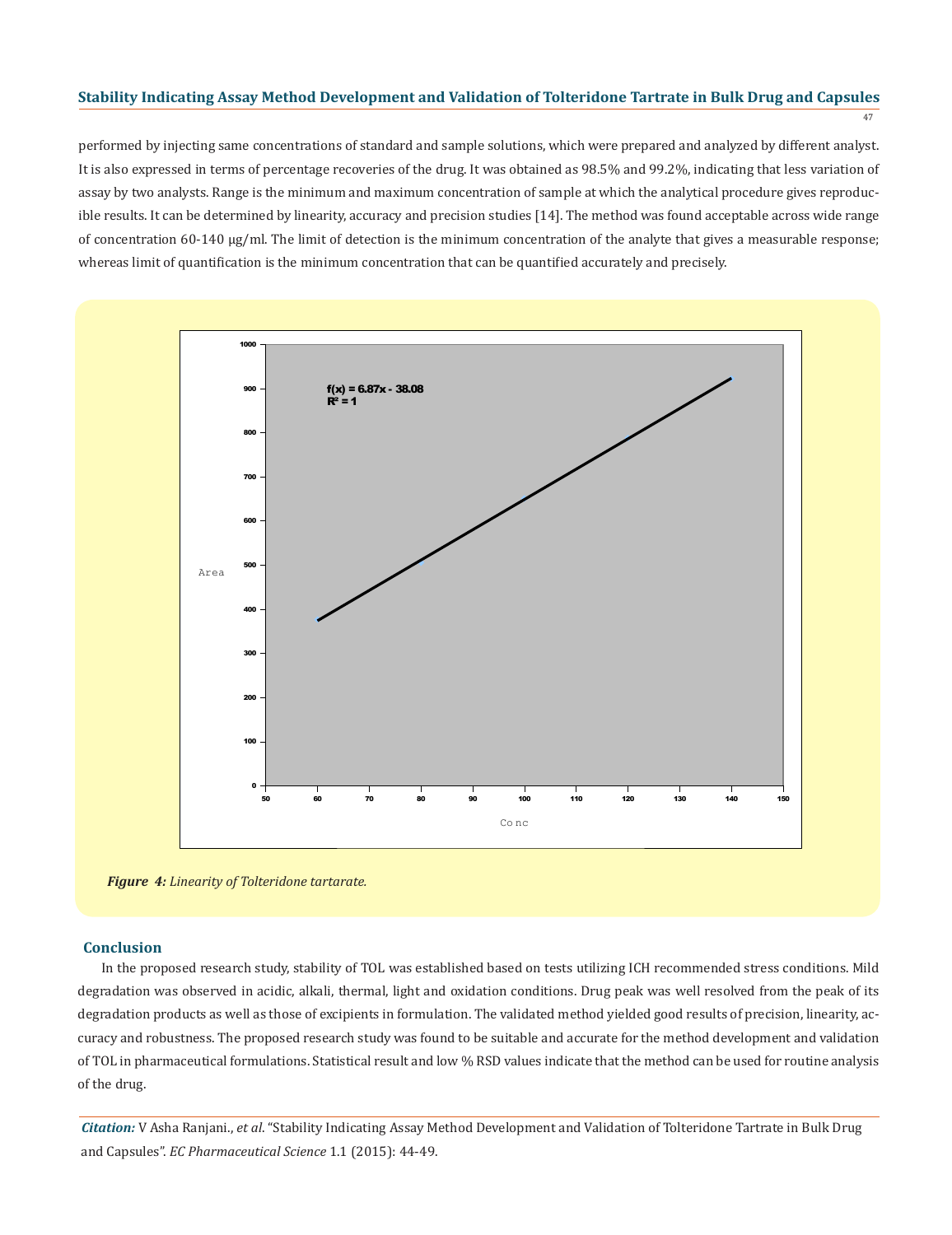48

| <b>Parameters</b>               | <b>Tolteridone tartrate</b> |
|---------------------------------|-----------------------------|
| Linearity range (mg/ml)         | 0.06 to 0.14                |
| Correlation coefficient $(r^2)$ | 0.9999                      |
| Slope(m)                        | 6.866                       |
| Intercept $(c)$                 | 38.08                       |
| LOD.                            | 15.20 mcg/ml                |
| L <sub>0</sub>                  | $46.06$ mcg/ml              |
| Tailing factor (T)              | 1.611                       |
| Retention time (min)            | 2.417                       |
| Theoretical plates              | 4355                        |
| $(\%)$ RSD                      | 0.63                        |
| $(%)$ Accuracy                  | 100.4                       |
| $(%)$ Assay                     | 99.4                        |

*Table 1: Validation parameters of Tolteridone tartrate.*

#### **Bibliography**

- 1. Kumar YR., *et al*. "A validated chiral HPLC method for the enantiomeric separation of tolterodine tartarate". *Journal of pharmaceu tical and biomedical analysis* 35.5 (2004): 1279-1285.
- 2. Chapple CR., *et al*. "The effects of antimuscarinic treatment in overactive bladder" *European Urology* 54.3 (2008): 543-562.
- 3. Nilvebrant L., *et al*. "Tolteridone-a new bladder selective muscarinic agent". *European Journal of pharmacology* 327.2-3 (1997): 195-207.
- 4. Ramathilagam N., *et al*. "Development and validation of HPLC method for the estimation of Tolteridone tartrate in tablets". *Inter national Journal of Pharma and Bio Sciences* 2.4 (2012): 332-337.
- 5. Shanmugakumar SD., *et al*. "A simple method development and validation of Tolteridone tartrate and Tamsulosin hydrochloride by RP-HPLC method". *Indo American Journal of Pharmaceutical Research* 3.10 (2013): 8169-8177.
- 6. Saxena V., *et al*. "Stability-indicating HPLC determination of tolteridone tartrate in pharmaceutical dosage form". *International Journal of Chemical Technology* 13.3 (2006): 242-246.
- 7. Ramesh Yanamandra., *et al*. "A New Rapid and Sensitive Stability-Indicating UPLC Assay Method for Tolterodine Tartrate: Applica tion in Pharmaceuticals, Human plasma, and Urine Samples". *Scientia Pharmaceutica* 80.1 (2012): 101-114.
- 8. Ravinda KN., *et al*. "Simultaneous spectroscopic estimation of tolteridone in pharmaceutical dosage form". *Journal of Pharmacy Research* 2 (2009): 312-314.
- 9. Silverstein RM., *et al*. "Spectrometric Identification of Organic compounds". *John Willey and Sons, Inc,* New York, 1991.
- 10. Pavia DL., *et al*. "Introduction to Spectoscopy". 3rd ed. Thomson Learning Inc, USA, 2001.
- 11. Bakshi M and Singh S. "Development of validated stability indicating assay methods-Critical review". *Journal of Pharmaceutical and Biomedical Analysis* 28.6 (2002): 1011-1040.
- 12. International Conference on Harmonization of Technical requirements for registration of Pharmaceuticals for Human use. Specifi cations: Test procedures and acceptance criteria for new drug substances and new drug products. Chemical Substances Specifica tion for test procedure guidelines. Geneva; Q6A; 1996.
- 13. Watson JT and Spakman OD. "Introduction to Mass Spectrometry". *John Willey and Sons, Ltd.* Sussex, England, 2007.